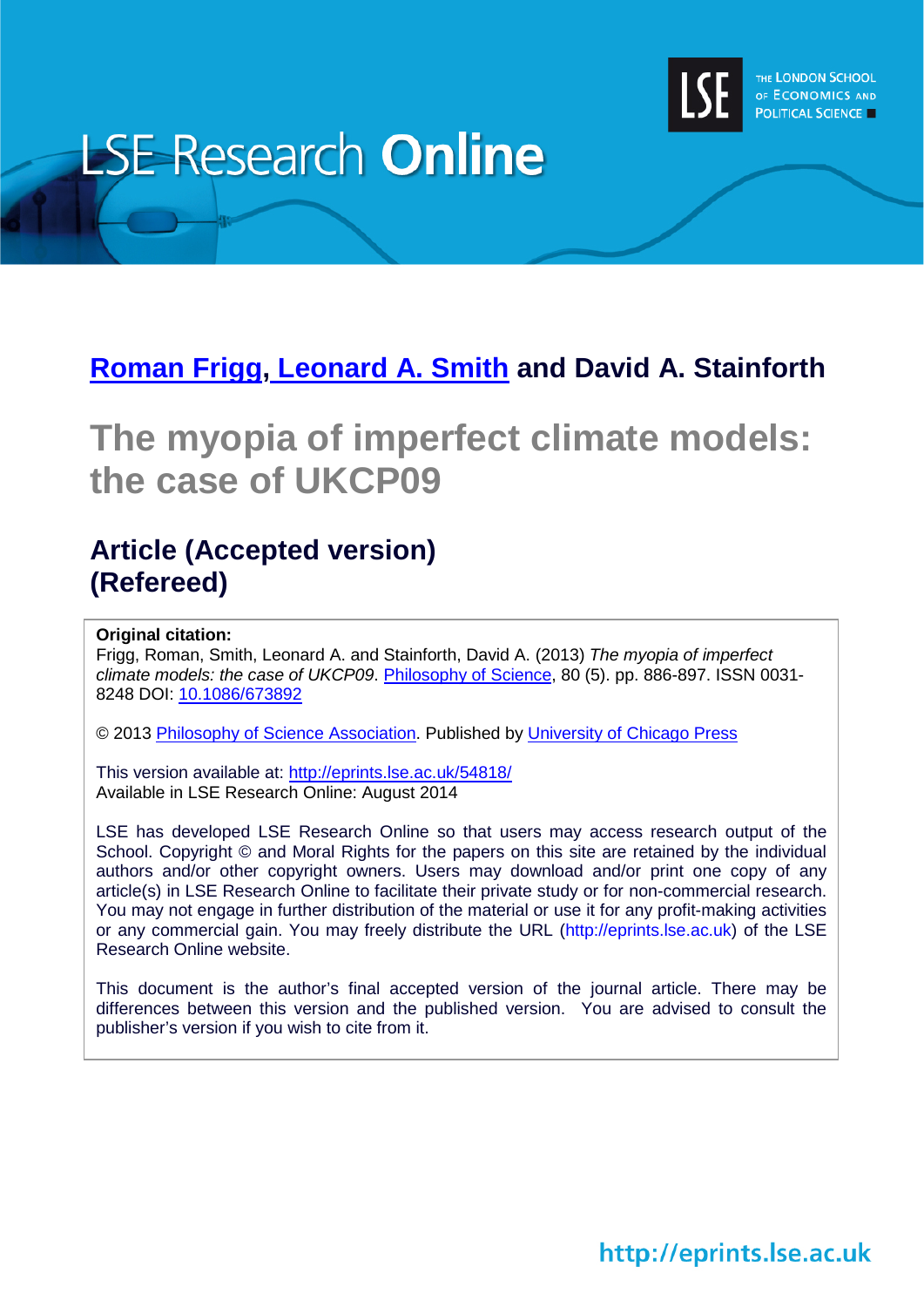#### TITLE: **The Myopia of Imperfect Climate Models: The Case of UKCP09**

(Ref.: Ms. No. 11902)

AUTHORS AND AFFILIATIONS [in order of appearance on paper; i.e. Frigg is first author]:

#### **Roman Frigg**

Department of Philosophy, Logic and Scientific Method, LSE Centre for Philosophy of Natural and Social Science (CPNSS), LSE Email: r.p.frigg@lse.ac.uk

#### **Leonard A. Smith**

Centre for the Analysis of Time Series (CATS), LSE Pembroke College Oxford Email: lenny@maths.ox.ac.uk

#### <span id="page-1-0"></span>**David A. Stainforth**

The Grantham Research Institute on Climate Change and the Environment, LSE Centre for the Analysis of Time Series (CATS), LSE Email: d.a.stainforth@lse.ac.uk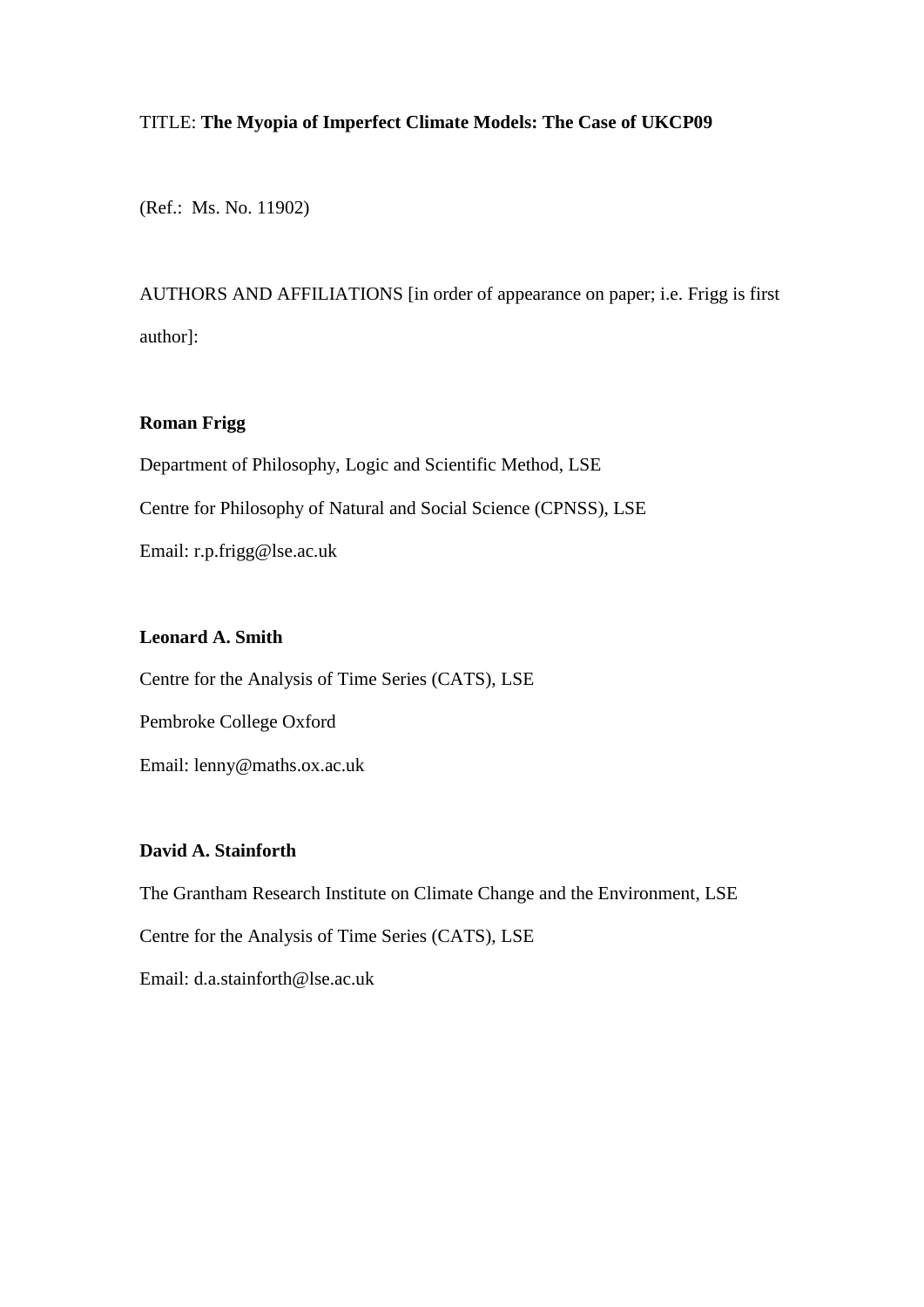#### ACKNOWLEDGMENTS

Work for this paper has been supported by the LSE's *Grantham Research Institute on Climate Change and the Environment* and the *Centre for Climate Change Economics and Policy* funded by the Economics and Social Science Research Council and Munich Re. Frigg further acknowledges financial support from the AHRC-funded 'Managing Severe Uncertainty' project and grant FFI2012-37354 of the Spanish Ministry of Science and Innovation (MICINN).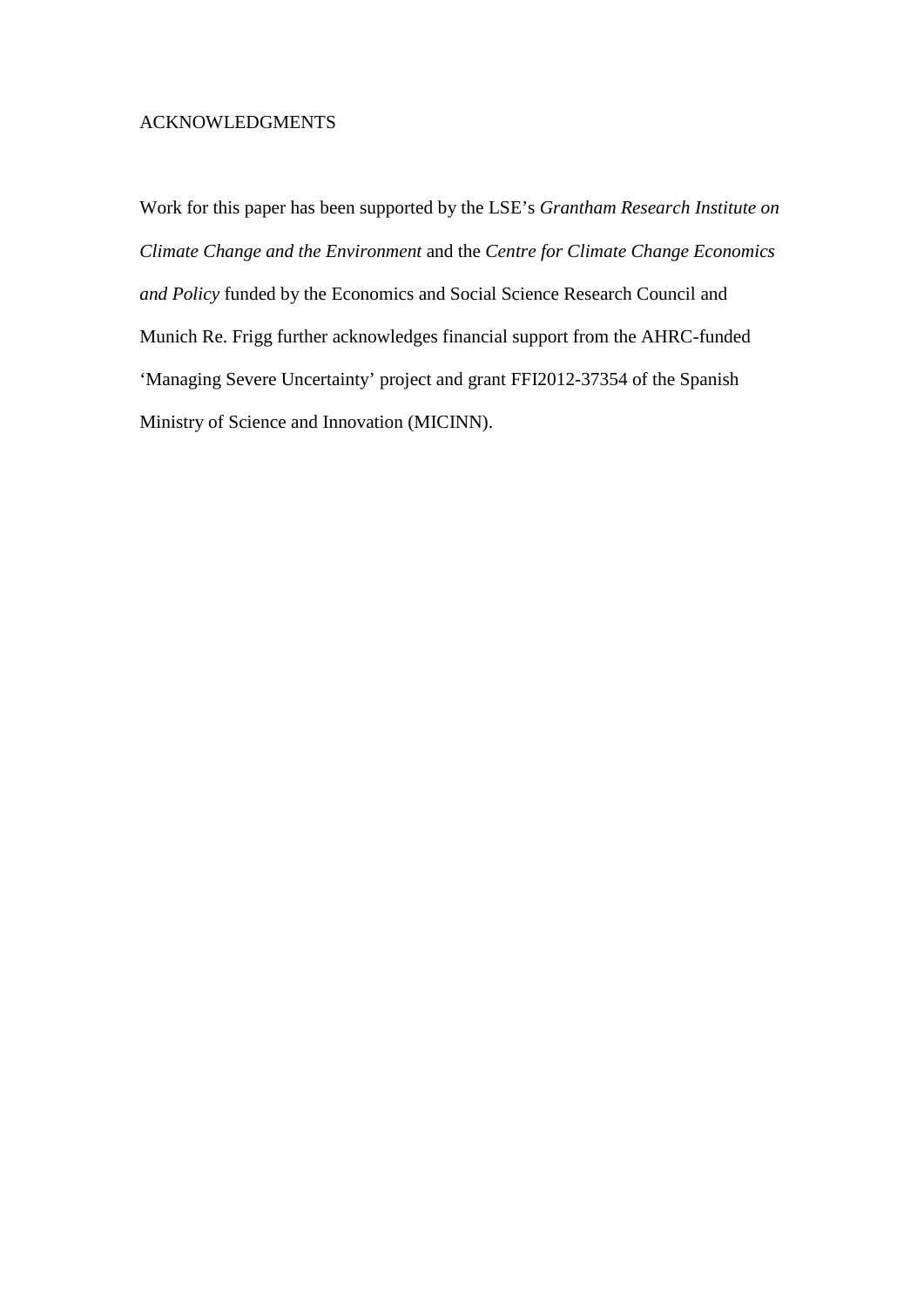#### **Abstract**

The *United Kingdom Climate Impacts Program's* UKCP09 project makes highresolution forecasts of climate during the  $21<sup>st</sup>$  century using state of the art global climate models. The aim of this paper is to introduce and analyze the methodology used and then urge some caution. Given the acknowledged systematic errors in all current climate models, treating model outputs as decision relevant probabilistic forecasts can be seriously misleading. This casts doubt on our ability, today, to make trustworthy, high-resolution predictions out to the end of this century.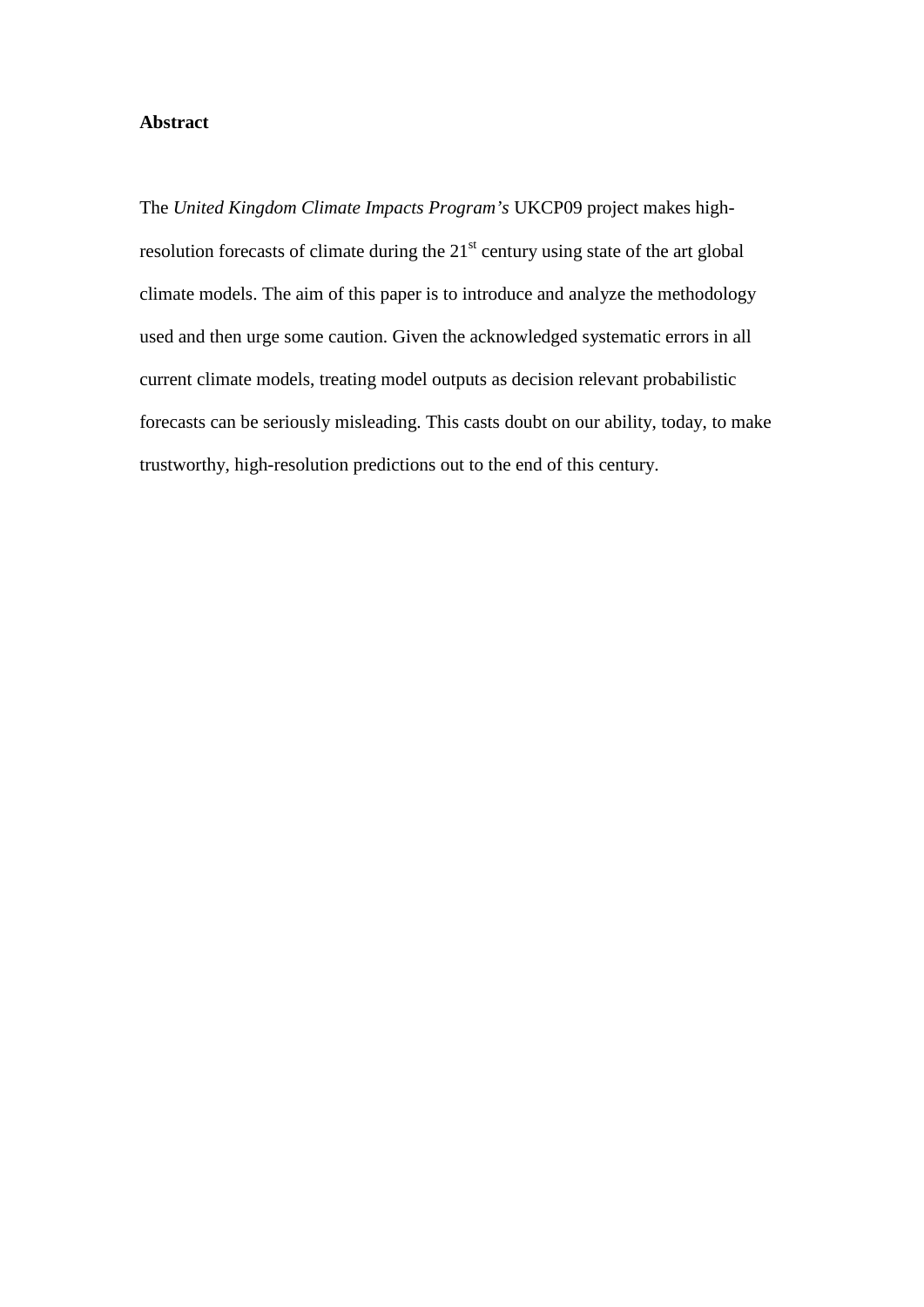#### **1. Introduction**

There is now a widespread consensus that global warming is real and in large part due to human activities.<sup>[1](#page-1-0)</sup> But knowing that the climate is getting warmer *on average* is of limited use in designing detailed adaptation strategies.<sup>[2](#page-4-0)</sup> The impact of climate change on humans occurs at a local scale, and so ideally we would like to know what changes we have to expect in our immediate environment, and reliable answers would greatly aid decision makers [\(Oreskes et al. 2010;](#page-22-0) [Sexton et al. 2012;](#page-23-0) [Smith and](#page-23-1)  [Stern 2011;](#page-23-1) [Tang and Dessai 2012\)](#page-23-2).

The *United Kingdom Climate Impacts Program's* UKCP09 project aims to answer exactly such questions by making high-resolution forecasts of  $21<sup>st</sup>$  century climate.<sup>[3](#page-4-1)</sup> It generates its predictions using state of the art global climate models. The IPCC has confidence that these models have some skill at continental scales and above. This

<span id="page-4-2"></span><sup>&</sup>lt;sup>1</sup> The existence of a wide-spread a consensus is documented in [\(Oreskes 2007\)](#page-22-1); the evidence for the warming being anthropogenic is documented in the last IPCC Report. Throughout 'IPCC' refers to [\(Solomon et al. 2007\)](#page-23-3).

<span id="page-4-0"></span> $2$  It may well be enough for mitigation: knowing even roughly what is likely to happen may be reason enough not to go there.

<span id="page-4-1"></span><sup>3</sup> 'UKCP' stands for 'United Kingdom Climate Projections' and '09' indicates that it was launched for public use in 2009. UKCP09 is documented in the Briefing Report [\(Jenkins et al. 2009\)](#page-22-2), the Science Report [\(Murphy et al. 2010\)](#page-22-3) and two recent papers, [\(Sexton et al. 2012\)](#page-23-0) and [\(Sexton and Murphy 2012\)](#page-23-4). The full set of predictions is at [http://ukclimateprojections.defra.gov.uk/.](http://ukclimateprojections.defra.gov.uk/)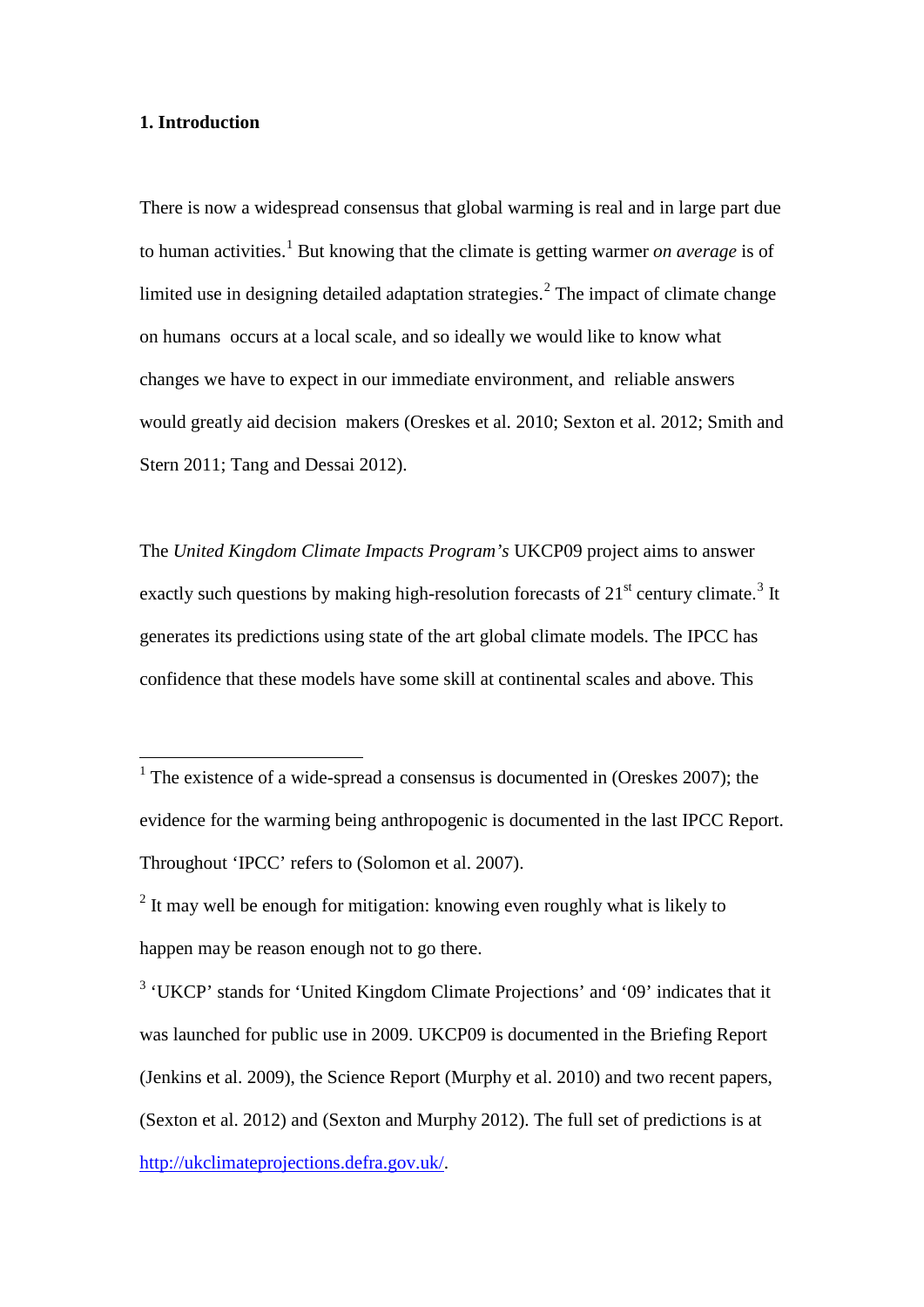leaves open the question whether decision relevant high resolution predictions could be constructed with today's models.

The aim of this paper is to introduce and analyze the methodology used by UKCP09 and then urge some caution. Given the acknowledged systematic errors in all current climate models, treating model outputs as the basis for decision relevant probabilistic forecasts can be seriously misleading [\(Stainforth et al. 2007\)](#page-23-5). This casts doubt on our ability, today, to make trustworthy, $4$  high resolution predictions out to the end of this century.

Herein we introduce the aims of UKCP09 (Section 2), outline the method used to generate predictions (Section 3), discuss the project's handling of structural model error (Section 4), argue that crucial assumptions are untenable (Section 5), and then draw some conclusions (Section 6).

<span id="page-5-0"></span><sup>&</sup>lt;sup>4</sup> In this paper we use the word 'trustworthy' to denote probability forecasts which one might rationally employ for decision making purposes using probability theory in the standard way. Such probability forecasts are expected to be robust and reliable, the kind a good Bayesian would make. We wish to avoid the kind of analysis that inspired Rubin's remark that 'a good Bayesian does better than a non-Bayesian, but a bad Bayesian gets clobbered' [\(cited in Good 2009, 139\)](#page-22-4). There may be many justifiable and interesting scientific reasons to construct probability forecasts, our criticism of them in this paper is only in regard to their direct use in decision support (as, for instance, illustrated in the worked examples of UKCP09).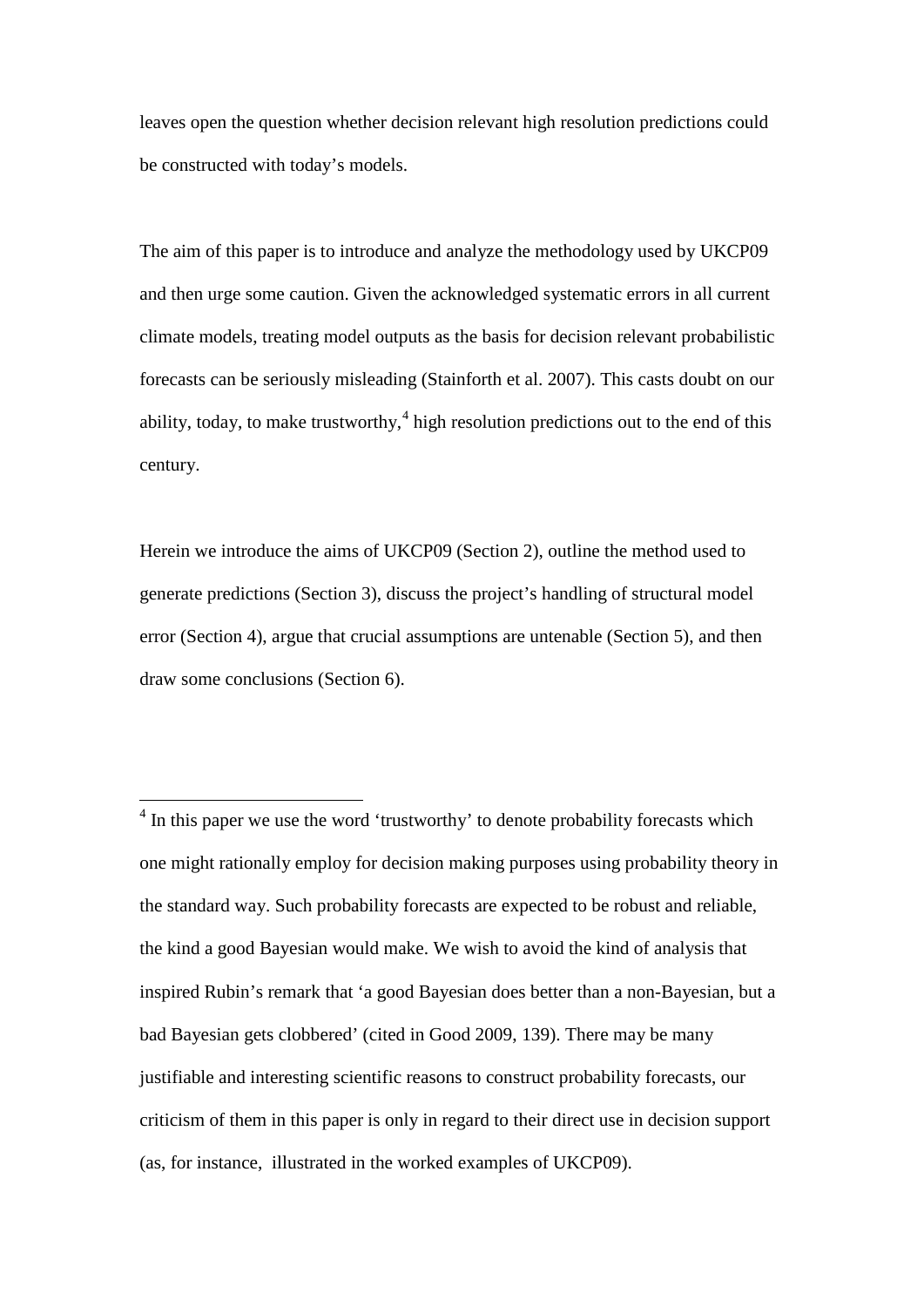#### **2. UKCP: Aims and Results**

The declared aim of UKCP09 is to provide decision-relevant forecasts on which industry and policy makers can base their future plans:

'To adapt effectively, planners and decision-makers need as much good information as possible on how climate will evolve, and supplying this is the aim of […] UKCP09. They are one part of a UK government programme of work to put in place a new statutory framework on, and provide practical support for, adaptation.

The projections have been designed as input to the difficult choices that planners and other decision-makers will need to make, in sectors such as transport, healthcare, water-resources and coastal defences, to ensure that UK is adapting well to the changes in climate that have already begun and are likely to grow in future.' [\(Jenkins et al. 2009, 9\)](#page-22-2)

In a system as complex as the world's climate, it is absurd to produce point forecasts (i.e. forecasts saying that a particular event will happen at a particular time with certainty). UKCP09 produces what they dub Bayesian probability forecasts, which 'assign a probability to different possible climate outcomes recognizing that […] giving a range of possible climate change outcomes is better, and can help with robust adaptation decisions, but would be of limited use if we could not say which outcomes are more or less likely than others.' (ibid., 23)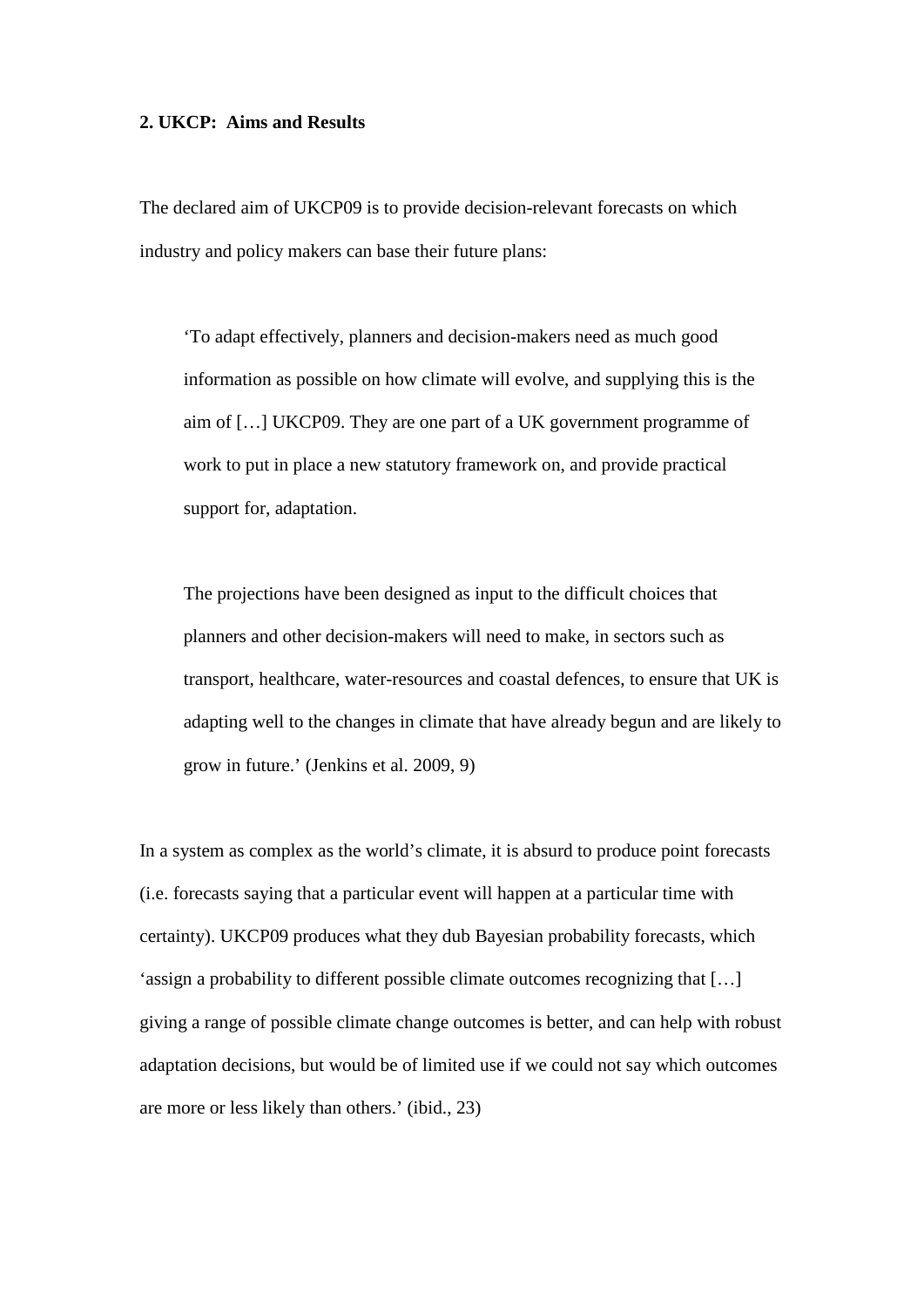The challenges many decision makers have to address arise at a local level: flood barriers have to be built in a particular location and to a given height, and so on. For this reason, local user-relevant information about the impacts of climate change is the most useful, assuming of course that it is not mis-informative [\(Smith and Stern 2011\)](#page-23-1).

UKCP09 strives to meet the demand for decision-relevant information at the local level by producing highly specific information [\(Jenkins et al](#page-22-2)*.* 2009, 6-7). Probabilities are given for events on a 25km grid. Forecasts are made for finely defined specific events such as changes in the temperature of the warmest day of a summer and the precipitation of the wettest day of a winter. It is predicted, for instance, that under a medium emission scenario the probability for a 20-30% reduction in summer mean precipitation in central London in 2080 is 0.5 (ibid., 36).

#### **3. The Architecture of UKCP09**

These predictions are generated with a method involving both global climate models (GCM's) and elaborate statistical techniques. In this section we outline the method, in five parts, with the aim of identifying key assumptions and making its architecture visible. $5$ 

**Part 1 – Modelling**. The cornerstone of UKCP09 is HadCM3, a GCM developed at the Hadley Centre. The model consists of two coupled modules, one representing the earth's atmosphere (including land surface processes and surface–atmosphere

<span id="page-7-0"></span> $<sup>5</sup>$  Our account of the method is based on [\(Murphy et al. 2010, Ch. 3\)](#page-22-3).</sup>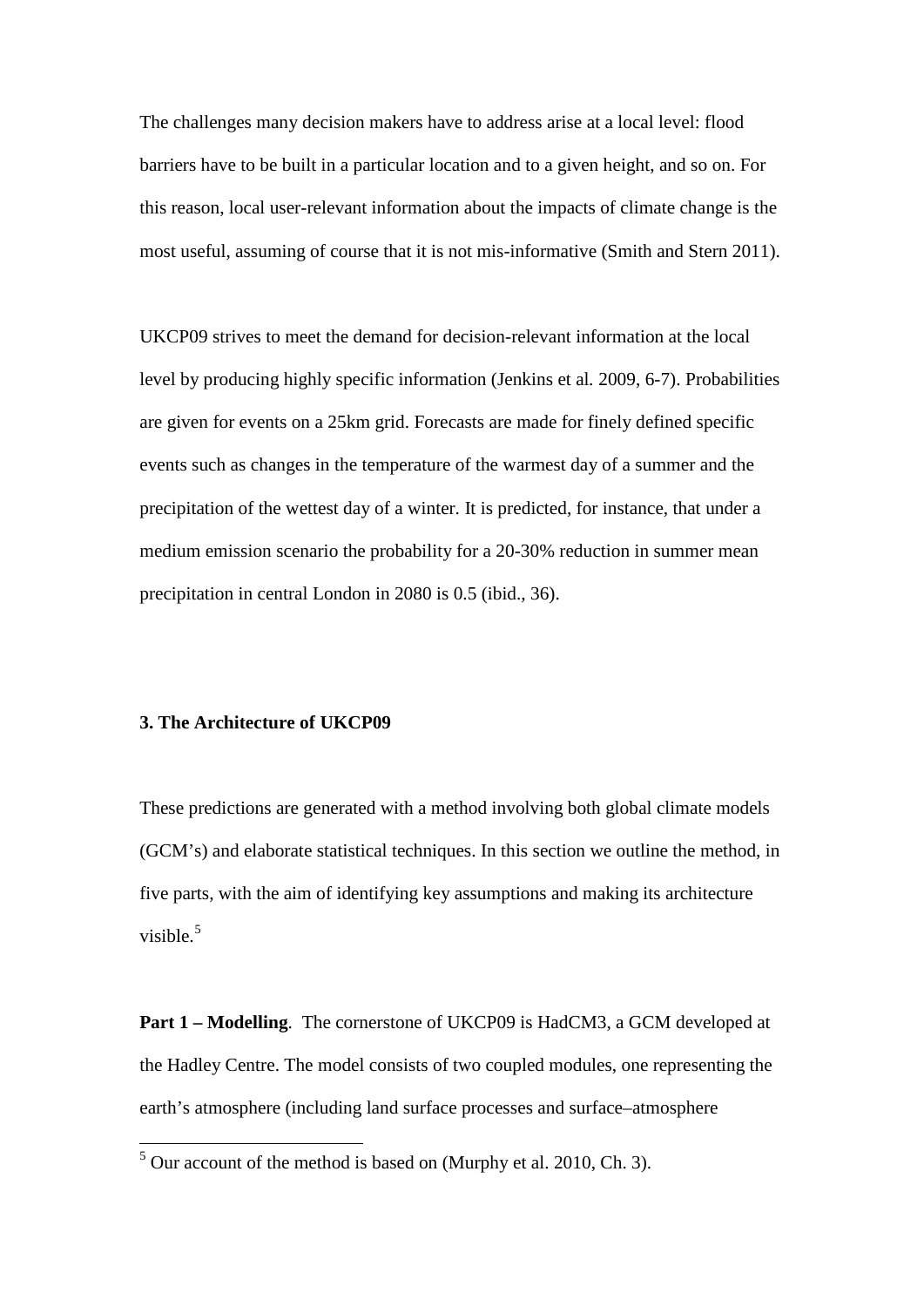exchanges) and one representing the oceans. Our best descriptions of these fluids come from nonlinear partial differential equations (PDE's), which define the evolution of continuous fields representing the atmosphere or ocean. It is neither possible to integrate PDE's exactly, nor to measure the continuous fields required to initialize them. Instead they are discretized onto a grid in space and in time. Today's computational constraints force climate models to use a relatively course grid; those used in UKCP09 have a typical resolution of around 300km.

The model includes 10,000s of dynamical variables and 100s of parameters specifying the value of physical magnitudes, representing physical constants or controlling small scale processes which are not resolved explicitly. To aid the discussion let us introduce some notation. Let  $x(t) = \{ x_1(t), x_2(t), \dots \}$  be the vector of all dynamical variables and  $\alpha = \{\alpha_1, \alpha_2, ...\}$  the vector of all parameters in the model; then let  $\phi_t^C(x;\alpha)$  be time evolution of HadCM3, specifying the future value of the system's dynamical variables given certain initial conditions and certain parameter values.

<span id="page-8-0"></span>Even state-of-the-art computers take a long time to make a run of  $\phi_t^C(x;\alpha)$ , and so a simpler model is needed for most calculations (a 'run' is the calculation of the future value of *x* given a particular initial condition and a set of parameter values). To this end the entire ocean module is eliminated and replaced by a so-called *slab ocean*. With no currents and a uniform effective depth this slab ocean is defined via simpler equations. The result is HadSM3.<sup>[6](#page-7-0)</sup> We write  $\phi_t^S(x;\alpha)$  to denote the time evolution of

 $\sqrt[6]{\text{Going from HadCM3 to HadSM3 roughly doubles the speed of the model.}}$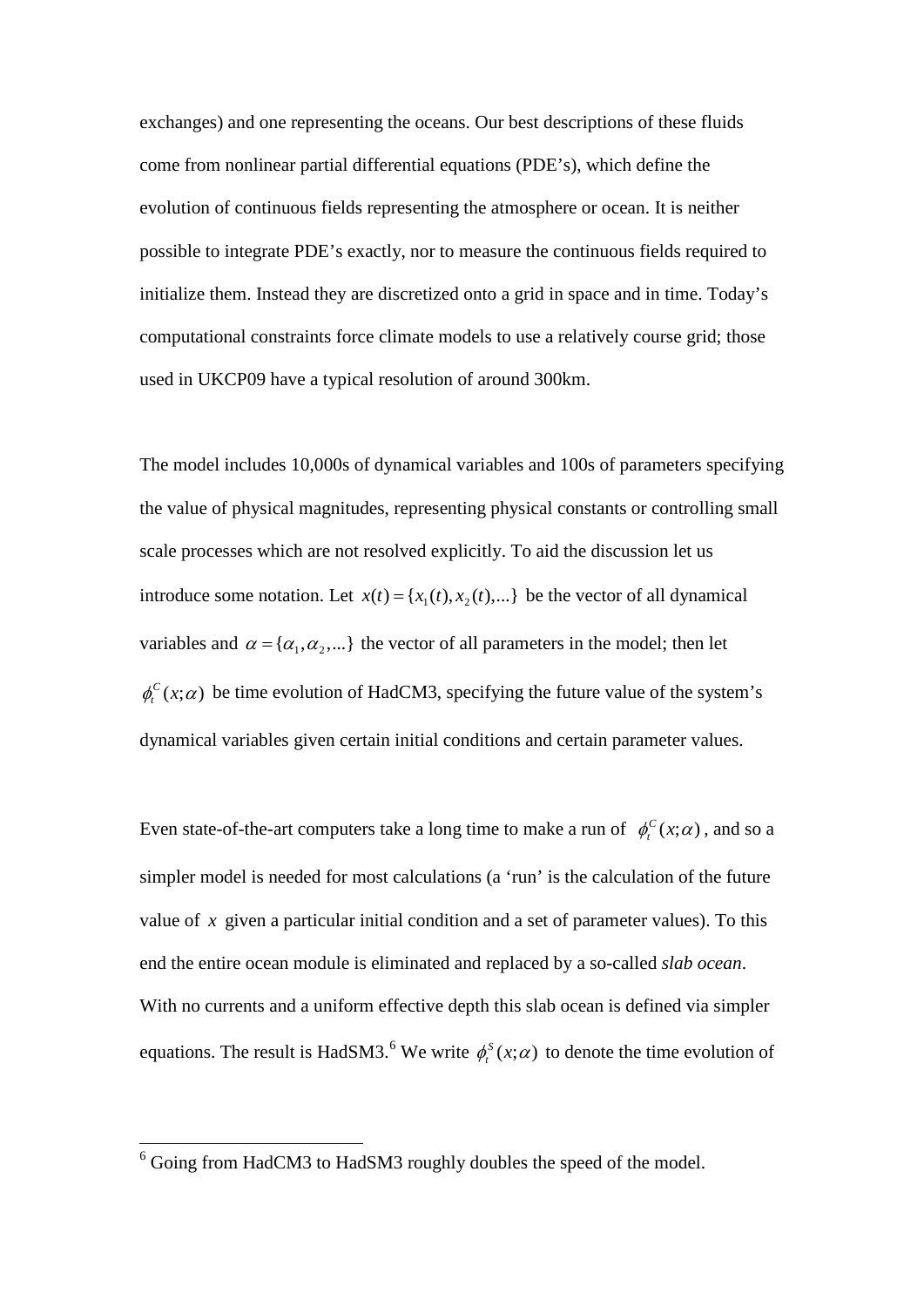this model, where we take it as understood that the vectors  $x$  and  $\alpha$  vary with the model structure (HadSM3 having fewer variables and parameters than HadCM3).

**Part 2 – PPE**. The problem in determining the future values of *x* is that 'the available information is seldom precise enough to allow the appropriate value of a given parameter to be accurately known' [\(Murphy et al. 2010, 37\)](#page-22-3). Not knowing what value of  $\alpha$  to use in our calculations, assuming there is one, 'gives rise to the parameter component of model error' (ibid.).<sup>[7](#page-8-0)</sup>

The technique of a *perturbed physics ensemble* (PPE) is designed to address this difficulty.<sup>[8](#page-9-0)</sup> The idea of a PPE is to calculate future values of  $x$  for a number of different values of  $\alpha$ . If, for instance, modelers are uncertain about the reasonable value of parameter  $\alpha_2$  but believe that it lies between  $a_{2,\text{min}}$  and  $a_{2,\text{max}}$ , they carry out calculations of x for as many values in the interval  $[a_{2,min}, a_{2,max}]$  as they can afford. The variability of the outcomes then gives them a sense of the sensitivity of the model. Calculating future *x* 's for a number of different parameter values amounts to constructing a PPE because the variation of the parameter values amounts to

<span id="page-9-1"></span><span id="page-9-0"></span> $\frac{1}{7}$ This assumption is controversial. Smith (Smith 2006) argues that for imperfect models appropriate values (leading to trustworthy forecasts) may not exist. For want of space we set these worries aside; for more on this point see [\(Smith and Stern 2011\)](#page-23-1). <sup>8</sup> We note in passing the lack of unanimity on whether the second 'P' of PPE stands for 'parameter', 'parameterization', or 'physics'. For more on PPE's see [\(Allen and](#page-21-0)  [Stainforth 2002\)](#page-21-0).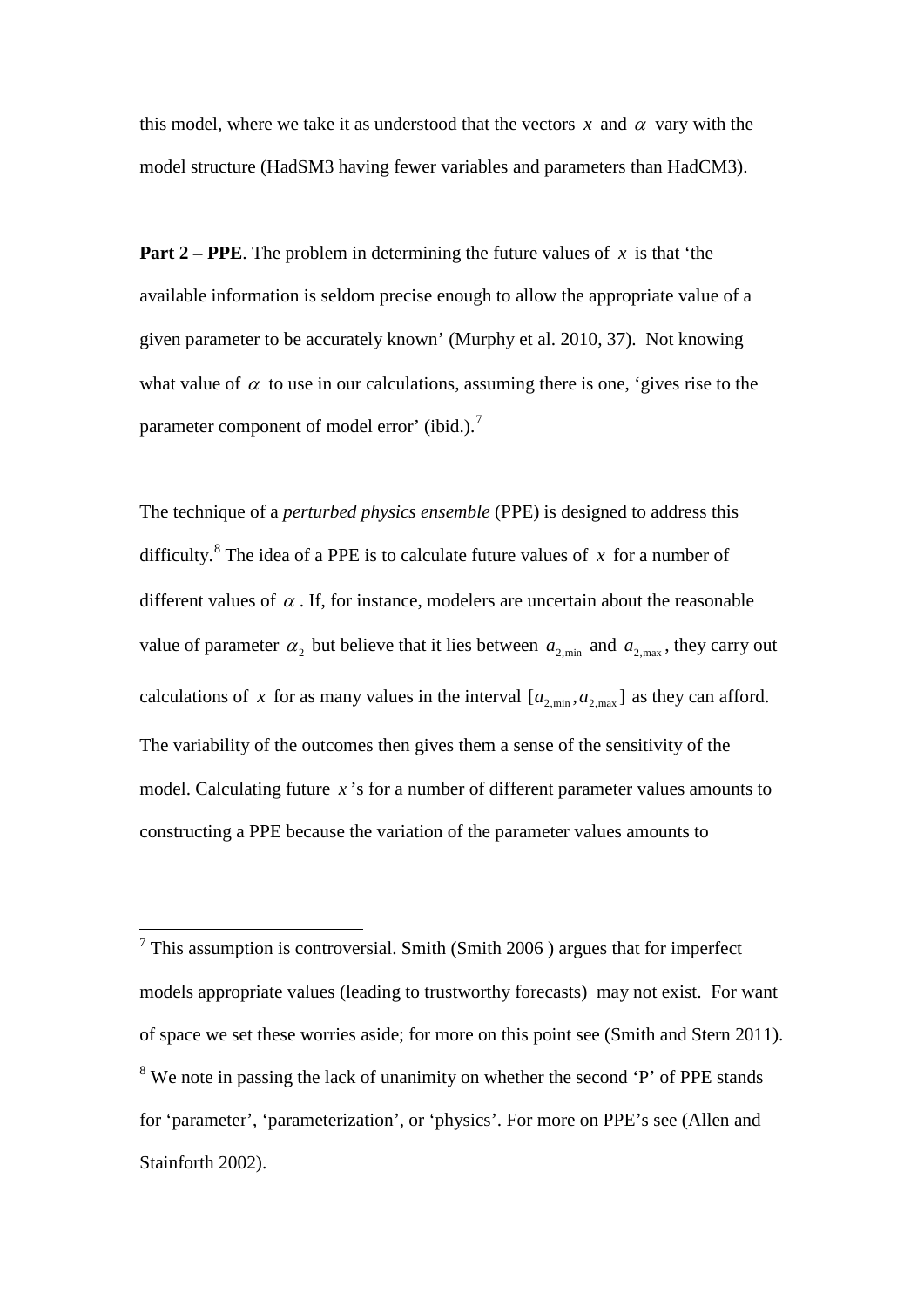perturbing the physics yet without changing the mathematical structure of the model (because all equations remain functionally unchanged).

In a complex model like HadCM3 a single research center can only make a relatively small number of runs due to the limitation of computational resources. The question then is how to construct a PPE for a model with 100s of parameters if only a small number of runs can be made. UKCP09 solves this problem by first restricting attention to atmospheric parameters and then soliciting parametrisation experts to identify those parameters that control the crucial processes in the system and on which the future values of *x* depend most sensitively. This process led to the identification of 31 crucial parameters and the definition of associated plausible intervals for them.

To explore the uncertainty of future values of *x* brought about by the variation in these 31 parameters, 280 runs were made with HadSM3. Information from 17 HadCM3 runs was added later.

**Part 3 – Emulator.** Unfortunately this number remains too small to provide a good understanding of the diversity of outcomes. An *emulator* is therefore built to provide values of x corresponding to values of  $\alpha$  for which no runs were made. In other words, the emulator 'fills the gaps' between the 280 points obtained in Part 2.

**Part 4 – Probability.** What is the uncertainty of future values of *x given* the diversity in  $\alpha$ ? Uncertainty is quantified by giving a probability distribution over the interval associated with  $\alpha$ . The emulator correlates every value of  $\alpha$  with an outcome *x*, and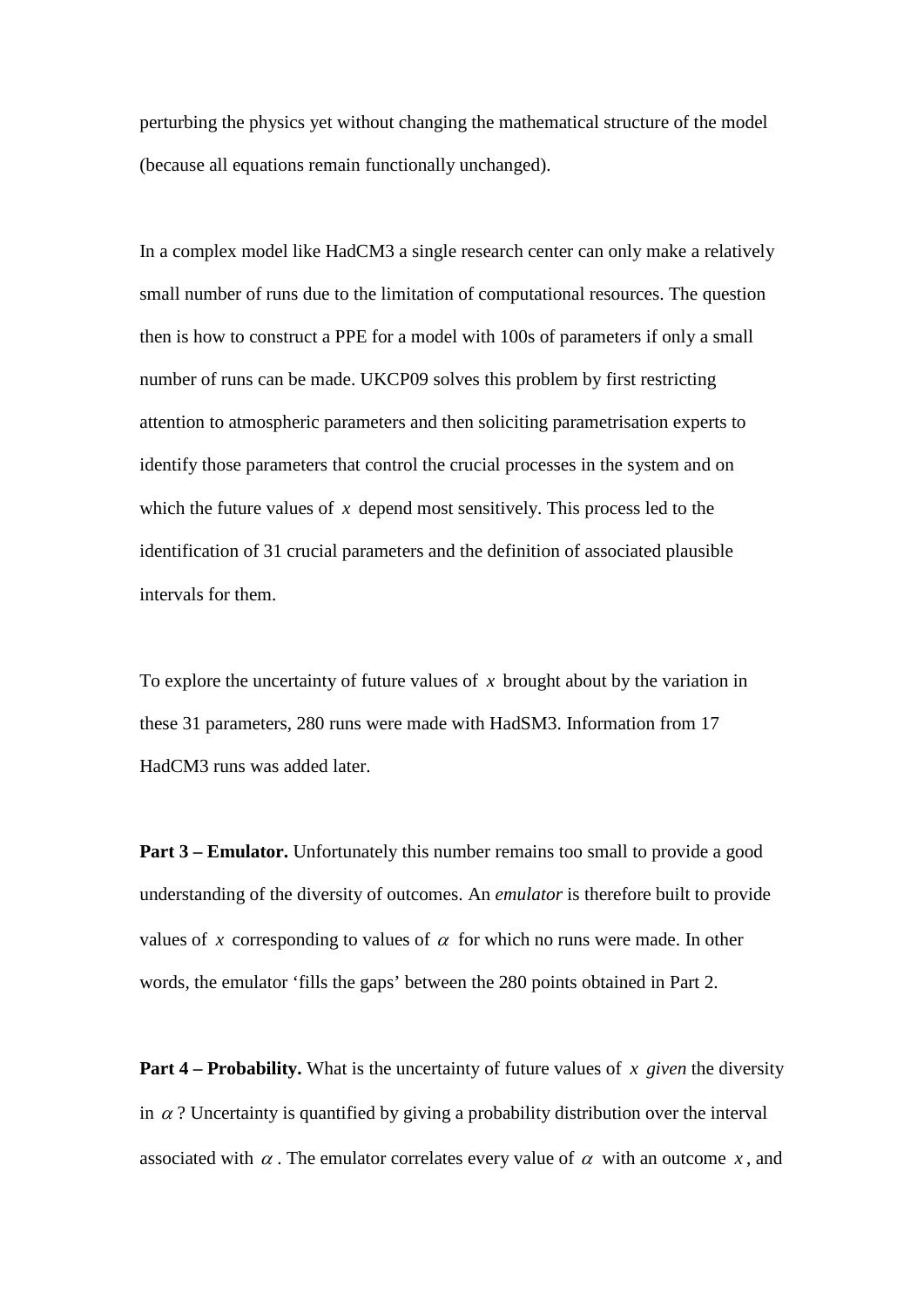these distributions are translated into probabilities for *x* . UKCP09 assumes that each value of α within the middle 75% of the interval is equally likely and that the probability linearly drops to zero at the minimum and maximum values. These probabilities are then adjusted by assigning relative weights to all values of  $\alpha$ according to the emulator-implied ability of the model to represent observations when simulating a period similar to the past.

**Part 5 – Downscaling.** The model calculations are done with a resolution near 300km but predictions are sought at 25km scale. To generate predictions at that level of detail the results are downscaled using simulations of a limited area regional climate model configured from HadCM3 and run at 25 km horizontal resolution.

The endeavors of these five parts taken together produce the predictions we have seen in the last section.

#### **4. Structural Model Error**

Each of these steps raises potentially significant conceptual and methodological questions. For want of space we can only deal with what we see as one central problem in Part 1: *structural model error* (SME). Like every model, HadCM3 has its imperfections. In order to specify  $\phi_t^C(x; \alpha)$  a number of strongly idealising assumptions are made. These include distortion of the topography of the earth (mountain ranges like the Andes are systematically too smooth and too short, small volcanic islands chains with visible impacts on atmospheric circulation do not exist),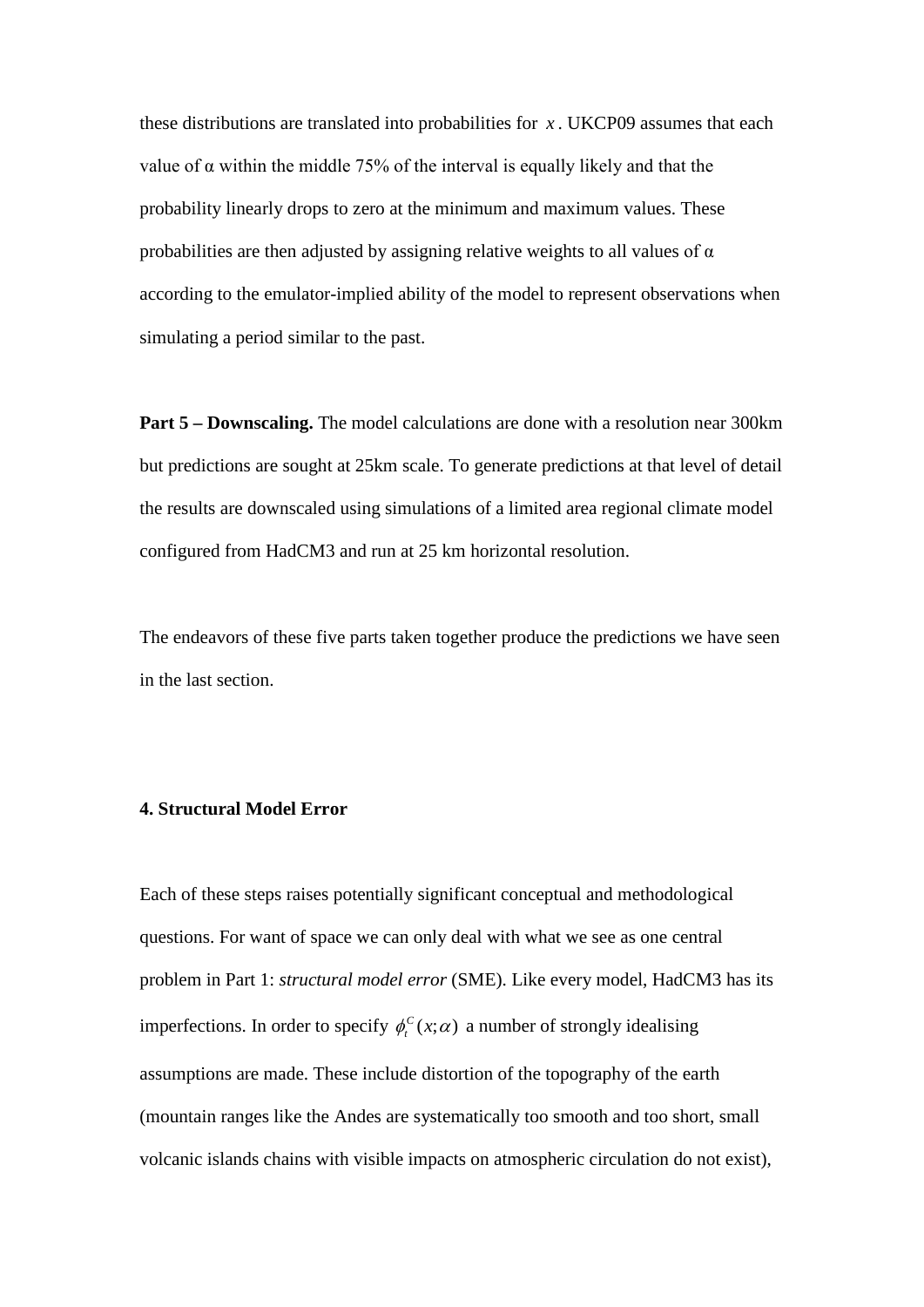and approximisations of the effects of cloud fields which cannot be simulated realistically at the available resolution. Furthermore, solutions of the discretized PDE differ from those of the original PDE, and the PDE itself differs from what the true equations of the world would be (assuming such equations exist at all). In addition, there are limitations to our scientific understanding of the climate system and there may be relevant factors and processes about which we are simply unaware which would lead us to alter the equations of the model even under our current computational constraints.

Inasmuch as SME is due to shortcomings in the equations of the model, the challenges it poses to forecasting cannot be resolved by varying the model's parameters. If a model has SME this means that the time evolution of an ensemble will, eventually, differ from that of a better model and indeed reality itself, if a relevant distribution can be associated with reality. No adjustment of the parameters can remove this difference. The crucial question is: how soon do dramatic effects of SME manifest themselves in a given situation? And to what extent can a model with SME still be informative about the target system? On what timescales does the science (which underlies the model) suggest that a decision maker should 'expect' a big surprise if he took the model outputs as trustworthy?

UKCP09 acknowledges the presence of SME and proposes a way to deal with it. The message is that the uncertainties due to SME can be estimated and taken into account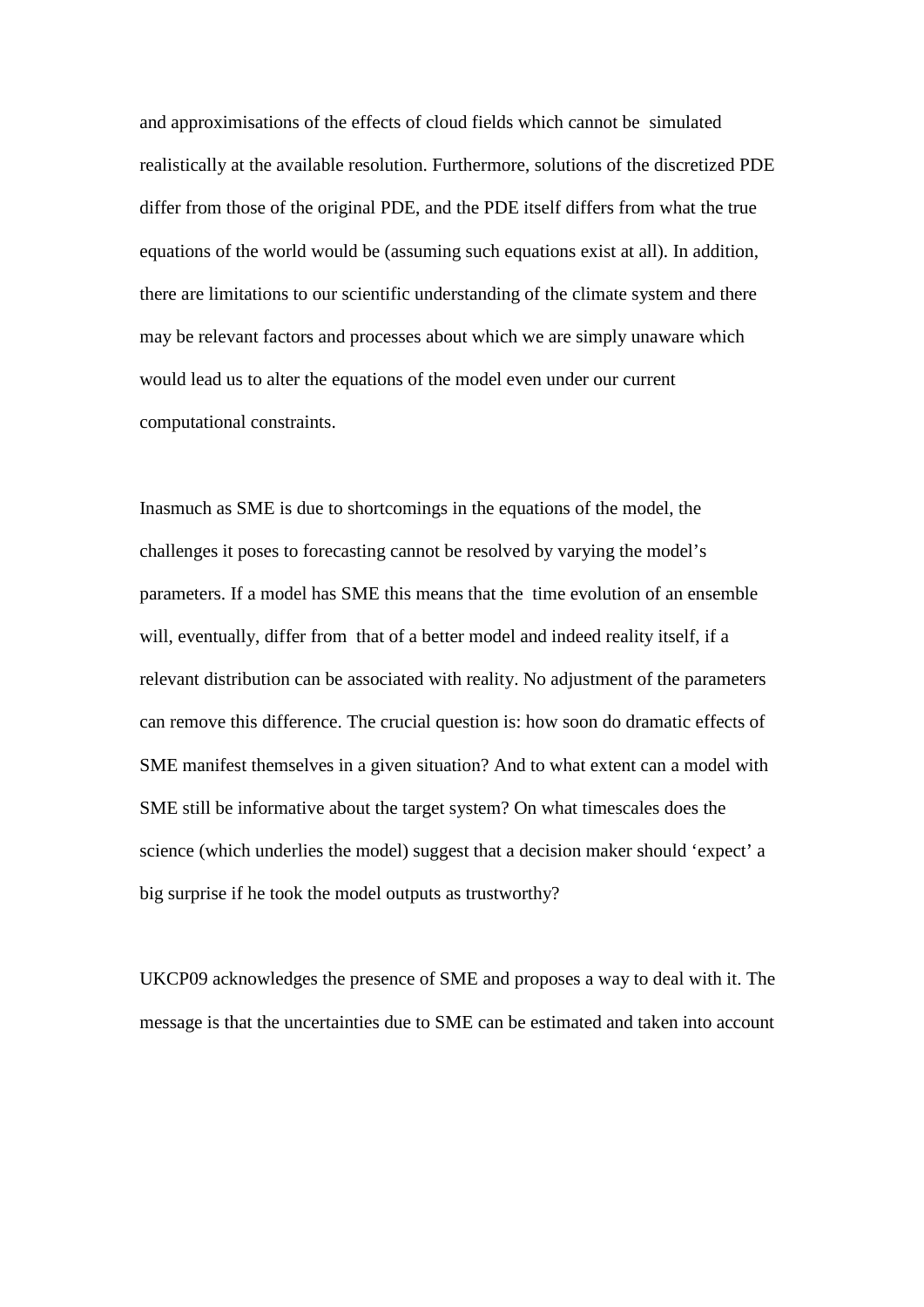in projections. $9 \text{ In this section we outline their approach, and in the next we ask}$  $9 \text{ In this section we outline their approach, and in the next we ask}$ whether its use for the provision of quantitative decision support is justified.

UKCP09 aims to capture the difference between the model and the real world with a so-called *discrepancy term*, which

'represents how informative the climate model is about the true climate, and it measures the difference between the climate model and the real climate that cannot be resolved by varying the model parameters. Such differences could arise from processes which are entirely missing from the climate model, or from fundamental deficiencies in the representation of processes which are included, through (say) limited resolution or the adoption of an erroneous assumption in the parameterisation scheme.' [\(Sexton et al. 2012, 2515\)](#page-23-0)<sup>[10](#page-13-0)</sup>

Assume, then, that we are interested in 'the true climate'<sup>[11](#page-13-1)</sup> at a particular future instant of time  $t^*$  (for instance August 2080) and let *c* be the *true* value of *x* at  $t^*$ (hereafter 'target'). The relation between the model output and the target then is: $<sup>12</sup>$  $<sup>12</sup>$  $<sup>12</sup>$ </sup>

 <sup>9</sup> The UKCP09 science report calls the proposed method 'an appropriate means of quantifying uncertainties in projected future changes' [\(Murphy et al. 2010, 66\)](#page-22-3).  $10$  See also [\(Murphy et al. 2010, 63-64\)](#page-22-3).

<span id="page-13-3"></span><span id="page-13-2"></span><span id="page-13-1"></span><span id="page-13-0"></span> $11$  There is, obviously, a serious confusion that we cannot clarify here: climate is a distribution, the state of the atmosphere at a given time ('weather') is a point. Our uncertainty in the 'true' (we would prefer 'target') value of *x* at time *t* does not correspond to the climate at time *t.*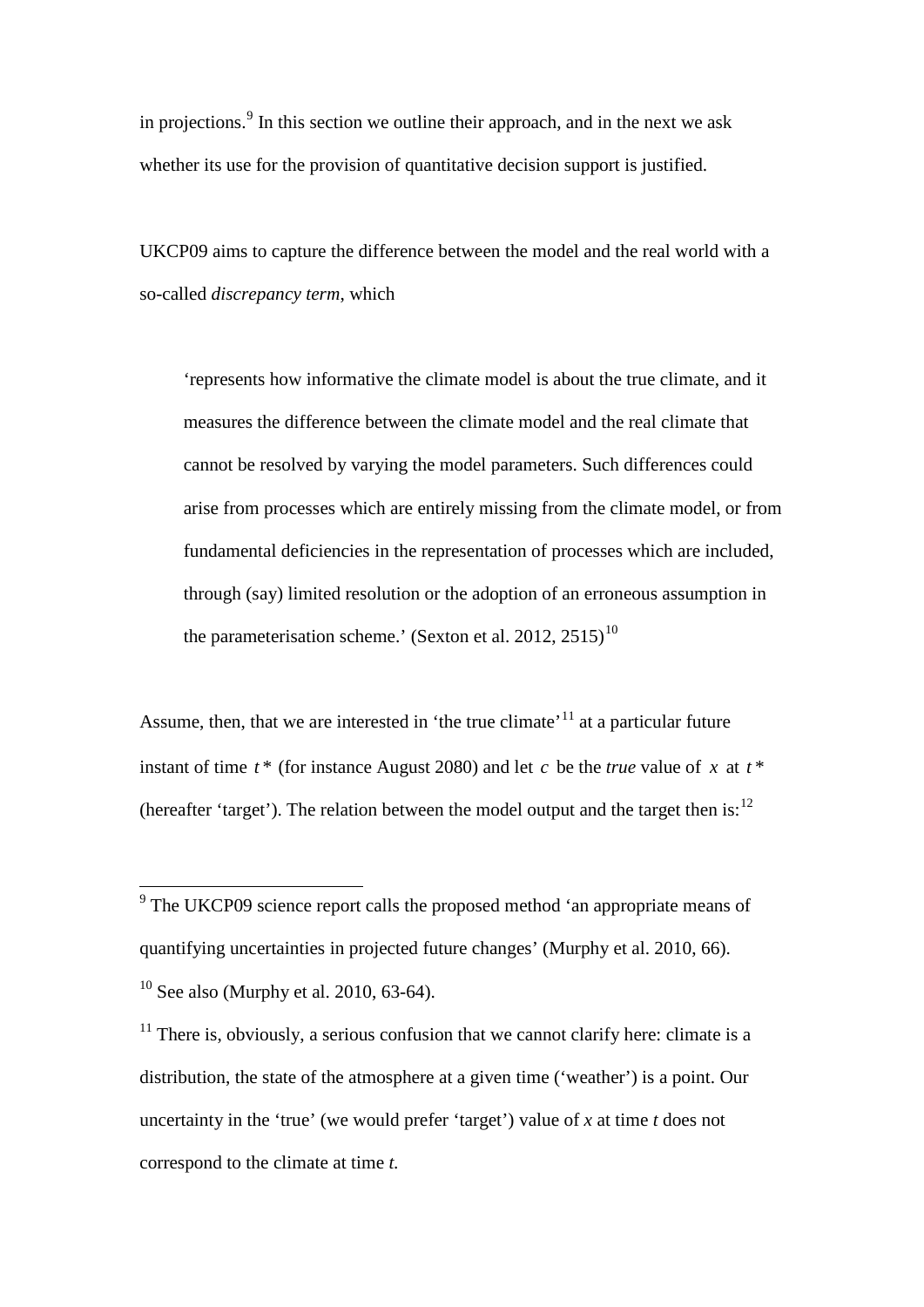$$
c = \phi_{t^*}^S(x_0; \alpha^*) + d \;,
$$

where  $\alpha^*$  the set of parameter values that best simulates the target. The discrepancy *d* is a vector in the system's state space, and it can be interpreted as telling us 'what the model output would be if all the inadequacies in the climate model were removed, without prior knowledge of the observed outcome' (ibid.).

Now follow two crucial assumptions. The first assumption is 'that the climate model *is* informative about the real system and the discrepancy term can be seen as a measure of how informative our climate model is about the real world' (ibid., original emphasis). The idea is that informativeness comes in degrees and is indirectly proportional to the length of *d* : the smaller *d* the more informative the model. That the model is informative then amounts to assuming that *d* is small. We call this the *informativeness assumption*. The second assumption concerns the discrepancy. While *d* is defined as a vector, in practice one cannot know the exact vector and so it is assumed that there is probability distribution  $\varepsilon$  over  $d$ . This distribution is then assumed to be Gaussian (ibid.). We refer to the package of the two as the *Core Assumption*.

With this assumption in place UKCP09 sets out to estimate the parameters of  $\varepsilon$ . Not being omniscient, one cannot just compare model outputs with the truth. The crucial

 $12$  See [\(Sexton et al. 2012, 2521\)](#page-23-0). Throughout we use our own notation, which differs from Sexton's.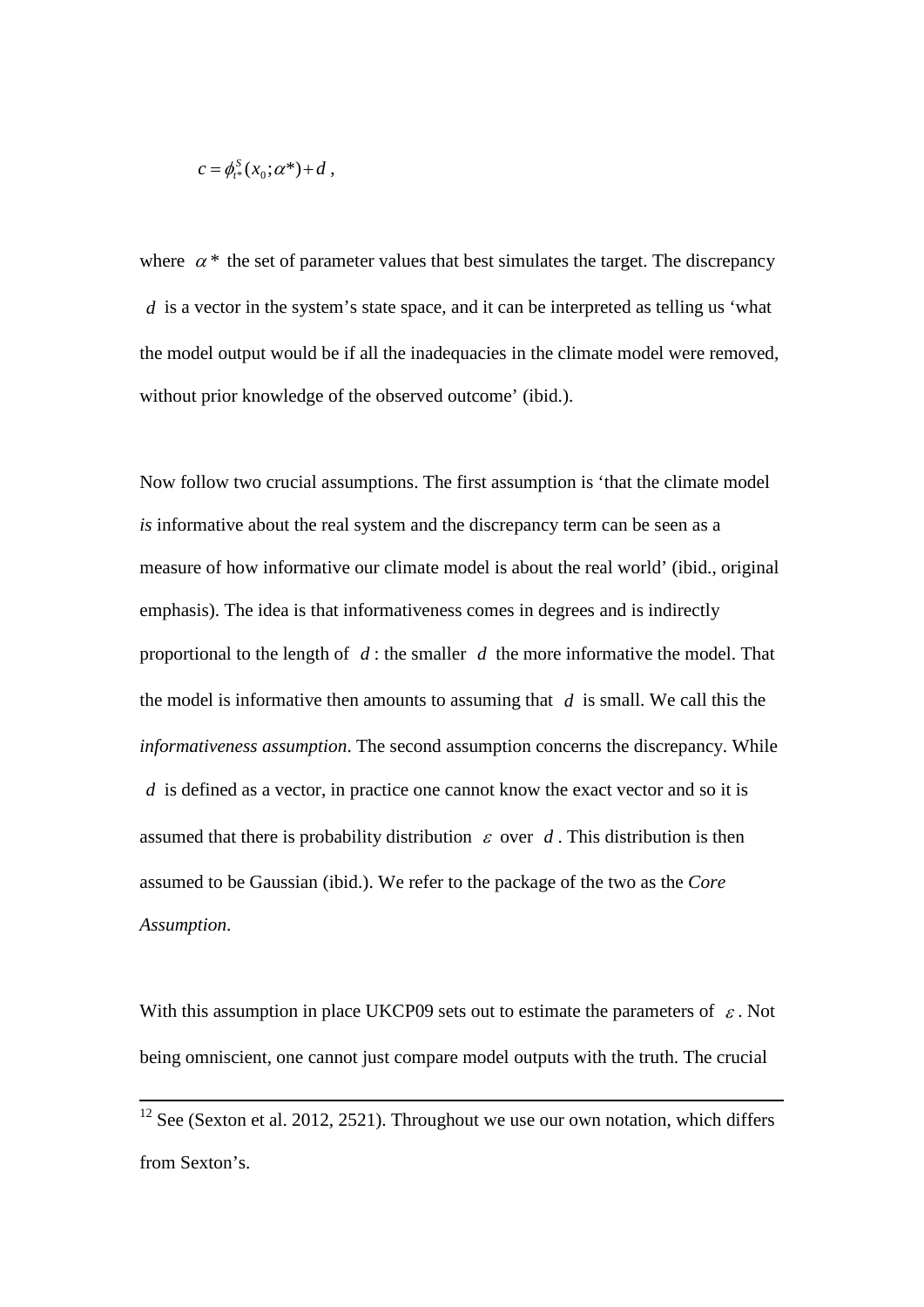move in UKCP09 is to use a multi model ensemble (MME) as a proxy for the truth: 'Our key assumption is that sampling the effects of structural differences between the model chosen for the PPE and alternative models provides a reasonable proxy for the effects of structural errors in the chosen model relative to the real world.' [\(Sexton et](#page-23-0)  [al. 2012, 2516\)](#page-23-0)<sup>[13](#page-13-3)</sup>

The MME in question contains 12 models [\(Sexton et al. 2012, 2519\)](#page-23-0). The claim then is that measuring the average distance of HadSM3 to a set of different models yields a similar result as measuring its distance to the real world – hence, *d* can be determined by measuring by how much HadSM3 diverges from those other models. We call the view that an MME is a trustworthy proxy for the real world the *proxy assumption*.

For each model in the ensemble  $\alpha^*$ , the best HadSM3 analogue, is determined. Having found the best analogue, the prediction error *b* is calculated; essentially the difference between the two model outputs. With these *b* 's the mean and variance of  $\varepsilon$  is determined.<sup>[14](#page-15-0)</sup>

Under the proxy assumption, this procedure quantifies the additional uncertainty due to model error. This uncertainty is now added to the uncertainty about values of *x* obtained in Part 4, yielding the total uncertainty. The uncertainty is expressed as a

<sup>&</sup>lt;sup>13</sup> See also [\(Sexton et al. 2012, 2526\)](#page-23-0) and [\(Murphy et al. 2010, 64\)](#page-22-3).

<span id="page-15-1"></span><span id="page-15-0"></span><sup>&</sup>lt;sup>14</sup> See [\(Sexton et al. 2012, 2521-27\)](#page-23-0). To be precise, what is determined is the covariance matrix.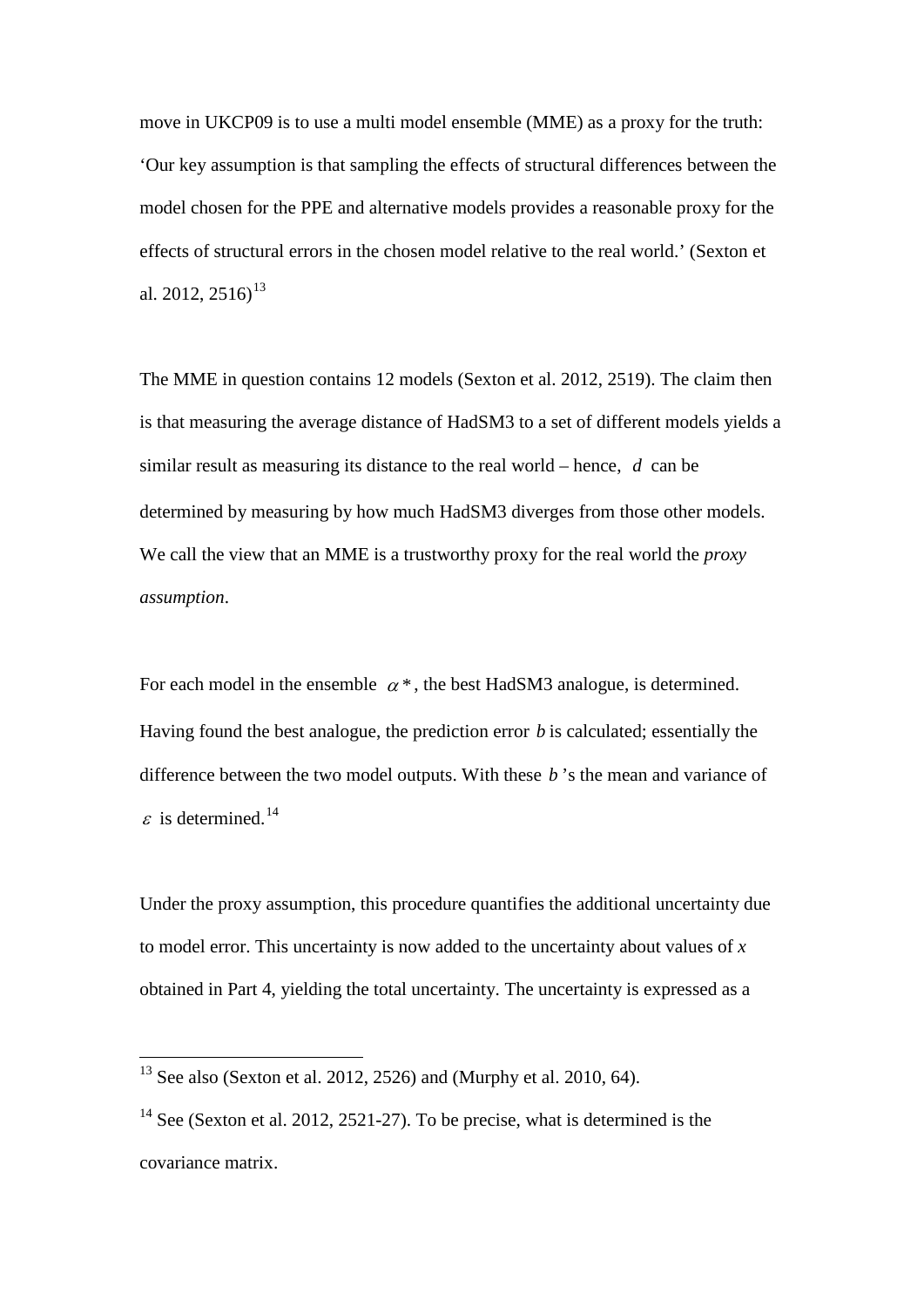probability distribution; it is this distribution that is presented as guidance for decision makers.

In the following section we argue that neither the core assumption nor the proxy assumption are well-founded. The restriction to these two assumptions is due to lack of space; other aspects of the approach also raise serious questions.

#### **5. The Assumptions Scrutinized**

Our discussion of the core assumption focuses on the informativeness. It is an undisputed fact that systematic errors in the models in question lead to non-trivial macroscopic errors of simulation, of the past and of the future. Seager et al. [\(2008\)](#page-23-7) have noted their inability to reproduce the dust bowl of the 1930's even given the observed sea-surface temperatures. This is not a small inadequacy when one is focused on the resolution offered by UKCP09. Given these systematic errors, there are lead times at which the failure of the model to simulate realistic weather cause the climate of the model to differ from that of the planet [\(Smith and Stern 2011\)](#page-23-1). Inasmuch as the models used are not close to the target, the informativeness assumption fails. The figure below shows model global mean temperatures over the last century of the 24 CMIP3 models.<sup>[15](#page-15-1)</sup> Note that while all models show warming between 1900 and 2000, their average temperatures vary tremendously. The magnitude of the error in the global mean in a hindcast of the last century casts

<span id="page-16-0"></span><sup>&</sup>lt;sup>15</sup> Thanks to Ana Lopez for producing the figure.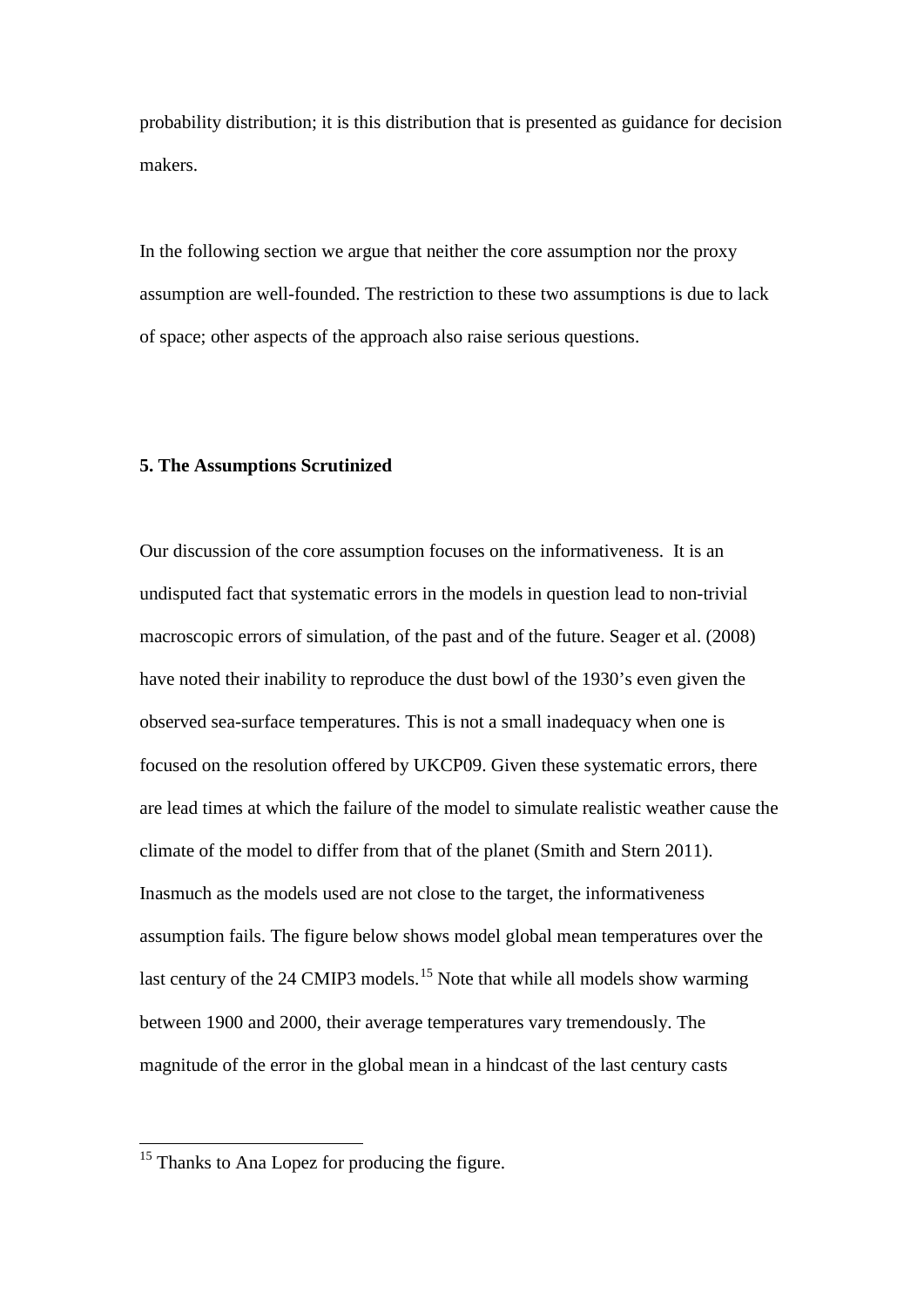significant doubt on the viability of the informativeness assumption on a 25 km forecast to the end of this century.

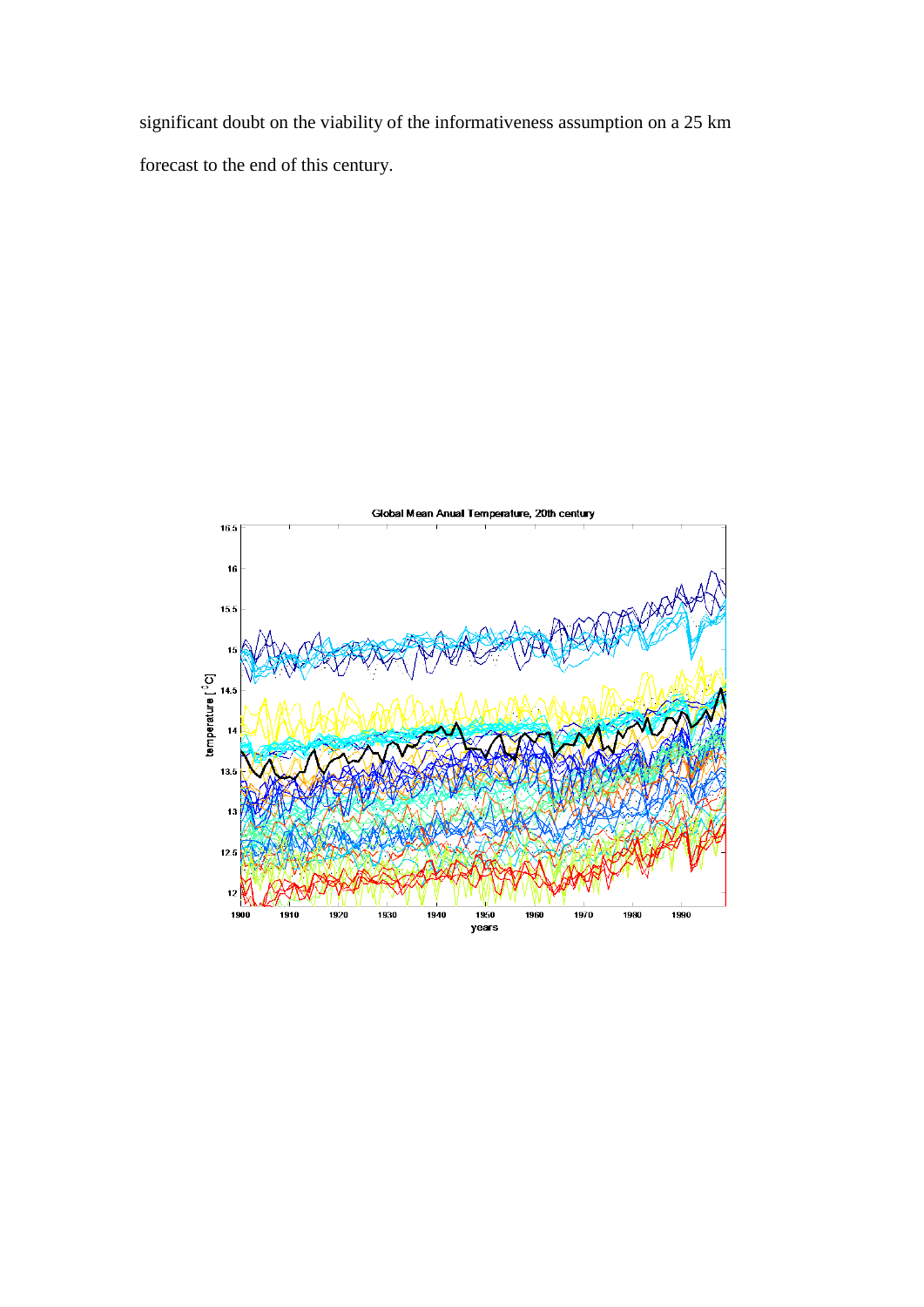Even if one were to discard the above as undue pessimism and uphold the informativeness assumption, there is a further problem. An argument to uphold the informativeness assumption *now* must be based on the trustworthiness of the modeling assumptions, typically taking the form that if the model assumptions are close to the truth, then the model outputs must be close to the truth too. While this inference works in some specific applications, it is generally false for nonlinear models *even if their SME is extremely small* [\(Frigg et al. 2013\)](#page-22-5). Since the relevant climate models are nonlinear, it follows that even if the model assumptions were close to the truth this would not automatically warrant trust in the model outputs. In fact, the outputs for relevant lead times fifty years from now could still be seriously misleading.

The discussion of the proxy assumption is complicated by the fact that the literature on the subject exhibits a certain degree of schizophrenia. On the one hand the method is illustrated and advertised as delivering trustworthy results; on the other hand disclaimers that effectively undermine the crucial assumptions are also included, sometimes parenthetically, obscurely or deep within technical discussions.<sup>[16](#page-16-0)</sup> The documentation gives with one hand and takes back with the other. We now review the activities of both hands and conclude that the hand that takes back voids the trustworthiness of the forecasts for quantitative decision support.

The first reason cited in support of the proxy assumption is that multi model averages give a better representation of climate than any individual model: 'Indeed, the multimodel ensemble mean has been shown to be a more skillful representation of the

 $16$  An example is (Murphy et [al. 2010, 63-69\)](#page-22-3).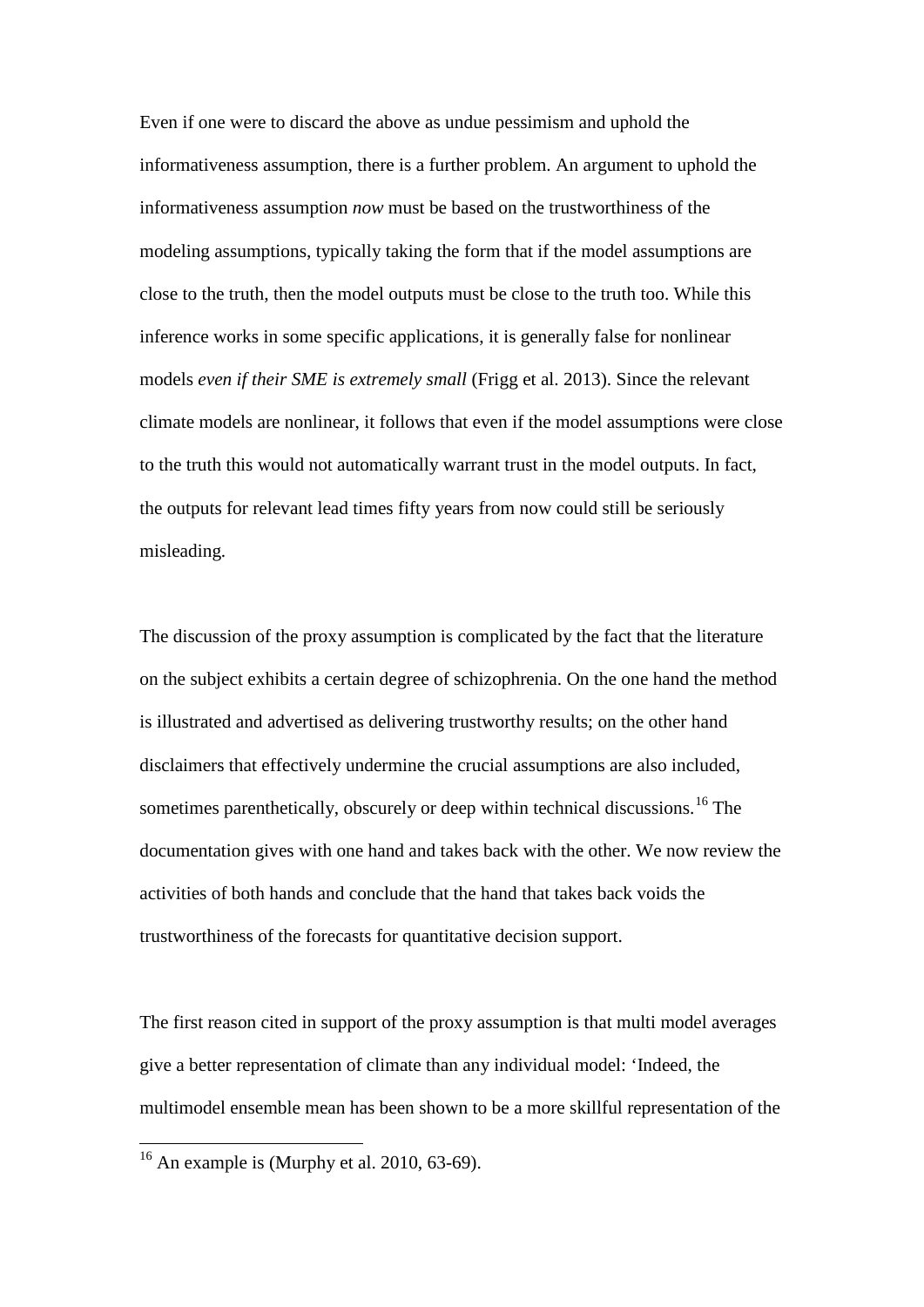present-day climate than any individual member' [\(Sexton et al. 2012, 2526\)](#page-23-0). Yet it is also acknowledged that 'systematic errors to all current climate models persist' (ibid.) so even if one were to accept that such a multi-model mean were *more* skillful at representing the present day than individual models, is 'more skillful' close to being 'skillful'? Unfortunately there appears to be no evidence that 'more skillful' can be equated with 'skillful' for many variables of importance for future climate change.

The second reason mentioned in support of the proxy principle is that 'the structural errors in different models can be taken to be independent' [\(Murphy et al. 2010, 66\)](#page-22-3) and that therefore the ensemble samples uncertainty well. However, immediately after we are warned that

'Whilst there is evidence for a degree of independence […], there is also evidence that some errors are common to all models […], due to shared limitations such as insufficient resolution or the widespread adoption of an imperfect parameterisation scheme. From this perspective, our estimates of discrepancy can be viewed as a likely lower bound to the true level of uncertainty associated with structural model errors.' [\(Murphy et al. 2010, 66\)](#page-22-3)

And then the conclusion is drawn that: 'The main (and inevitable) limitation, however, is that it [the proxy assumption] does not account for the potential impacts of errors common to all climate models used in the prediction [\(Sexton et al. 2012,](#page-23-0)  [2516\)](#page-23-0).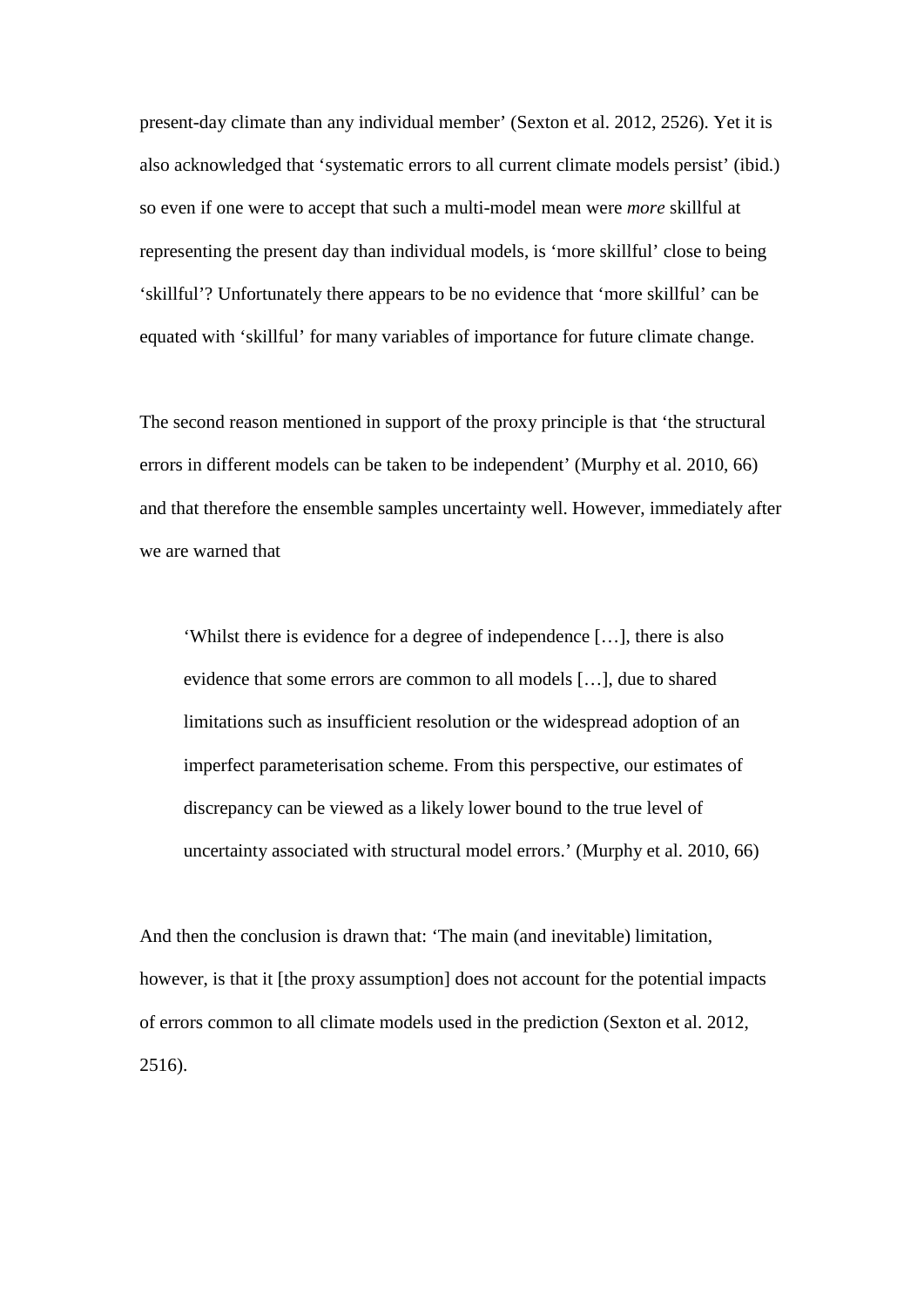One cannot have ones cake and eat it too. If there are common errors the proxy assumption fails. Indeed such common errors have been widely acknowledged [\(see,](#page-22-6)  [for instance, Parker 2011\)](#page-22-6). Furthermore, the mathematical space of all possible climate models (if there is some such thing) is huge, and there is no reason to believe that the 12 models we *de facto* work with provide a representative sample.

For these reasons, the assumption that the use of an MME will accurately quantify the distance to our true target is unjustified. It produces a distribution that is more consistent with the diversity of current models but need not reflect the uncertainty in our future. It is important to note that the fear is not so much that the width of the uncertainty distribution is too narrow, but rather that the distribution is simply in the wrong place; that the mean of the distribution will shift significantly if the model simulations become realistic.

Echoing Murphy *et al.*, we note that '[i]t is important to stress that our approach to the specification of discrepancy can only be expected to capture a subset of possible structural modelling errors and should be regarded as a lower bound' [\(Murphy et al.](#page-22-7)  [2007, 2011\)](#page-22-7). A lower bound need neither yield trustworthy forecasts nor provide a suitable basis for quantitative decision support.

#### **6. Conclusion**

We have argued that there is little evidence for interpreting UKCP09's predictions as trustworthy forecasts for quantitative decision support. Questioning the evidence,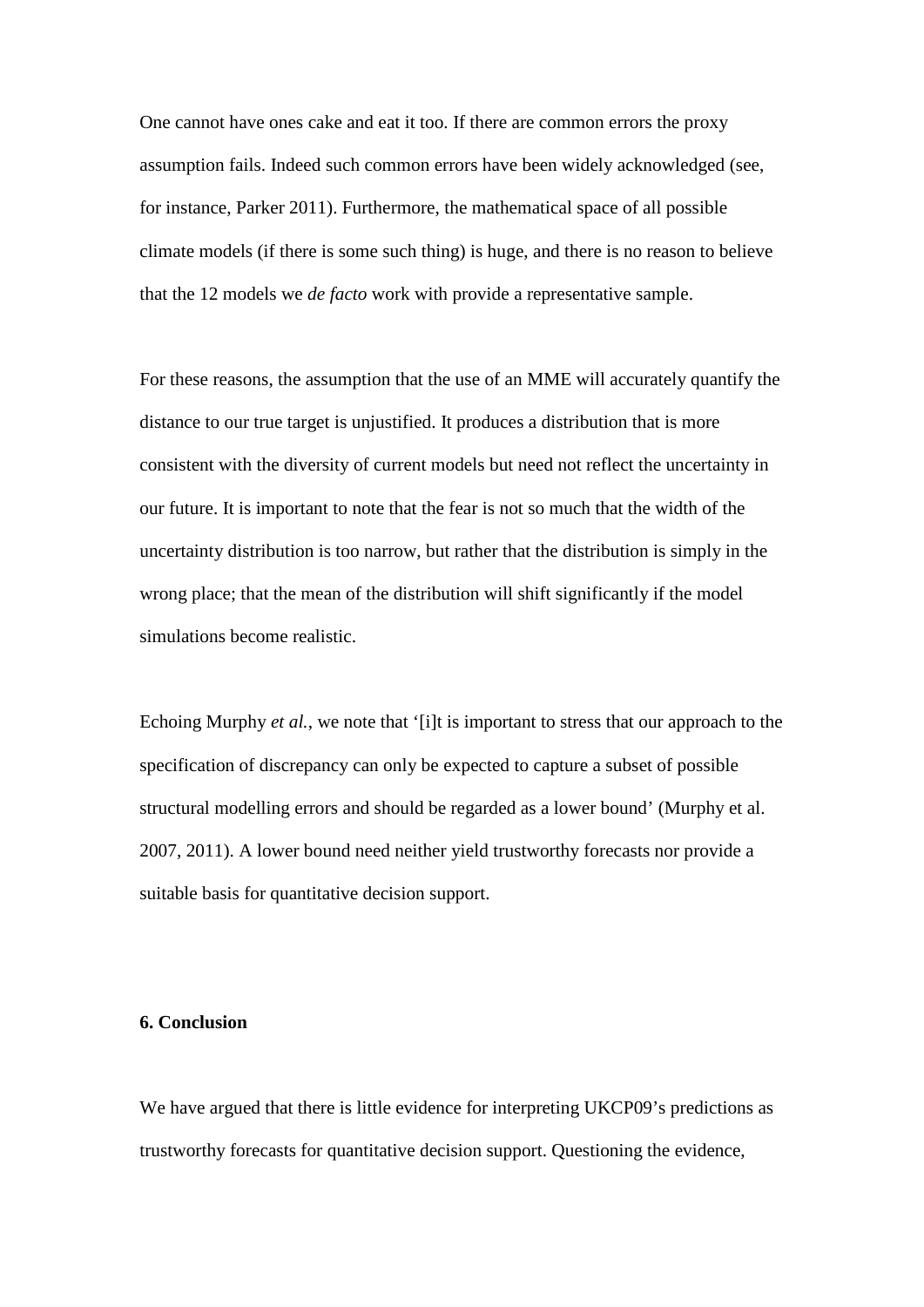however, does not amount to proving it wrong. Our point is that the premises of the argument do not warrant trust in the results, and for decision support in the face of climate change this is the crucial aspect.

To be fair to the scientists who worked very hard to make UKCP09 the best it could be, several points should be noted. First the deliverables of the project were defined before any viable approach to meet them was available in the peer-reviewed literature. Second, the *United Kingdom Climate Impacts Program*, which is much broader than UKCP09, faced the dilemma of motivating users to engage with the real challenges and risks posed by climate change in the face of deep uncertainty: the challenge of keeping users interested when the information they most desire lies beyond the reach of today's science. And lastly, pointers to the fact that a naïve interpretation of UKCP09 probability distributions is untenable can indeed be found within the UKCP09 material.

That said, the aim of UKCP09 was to provide trustworthy forecasts now, and this, we have argued, they fail to do. Kelly's 1979 plea holds today: climate prediction experiments remain essential, and they must 'be conducted with scientific rigour and presented with an honest assessment of the uncertainties involved' [\(Kelly 1979, 182\)](#page-22-8)

#### **References**

<span id="page-21-0"></span>Allen, Myles R. and David A. Stainforth. 2002. "Towards Objective Probabalistic Climate Forecasting." Nature 419:228-228.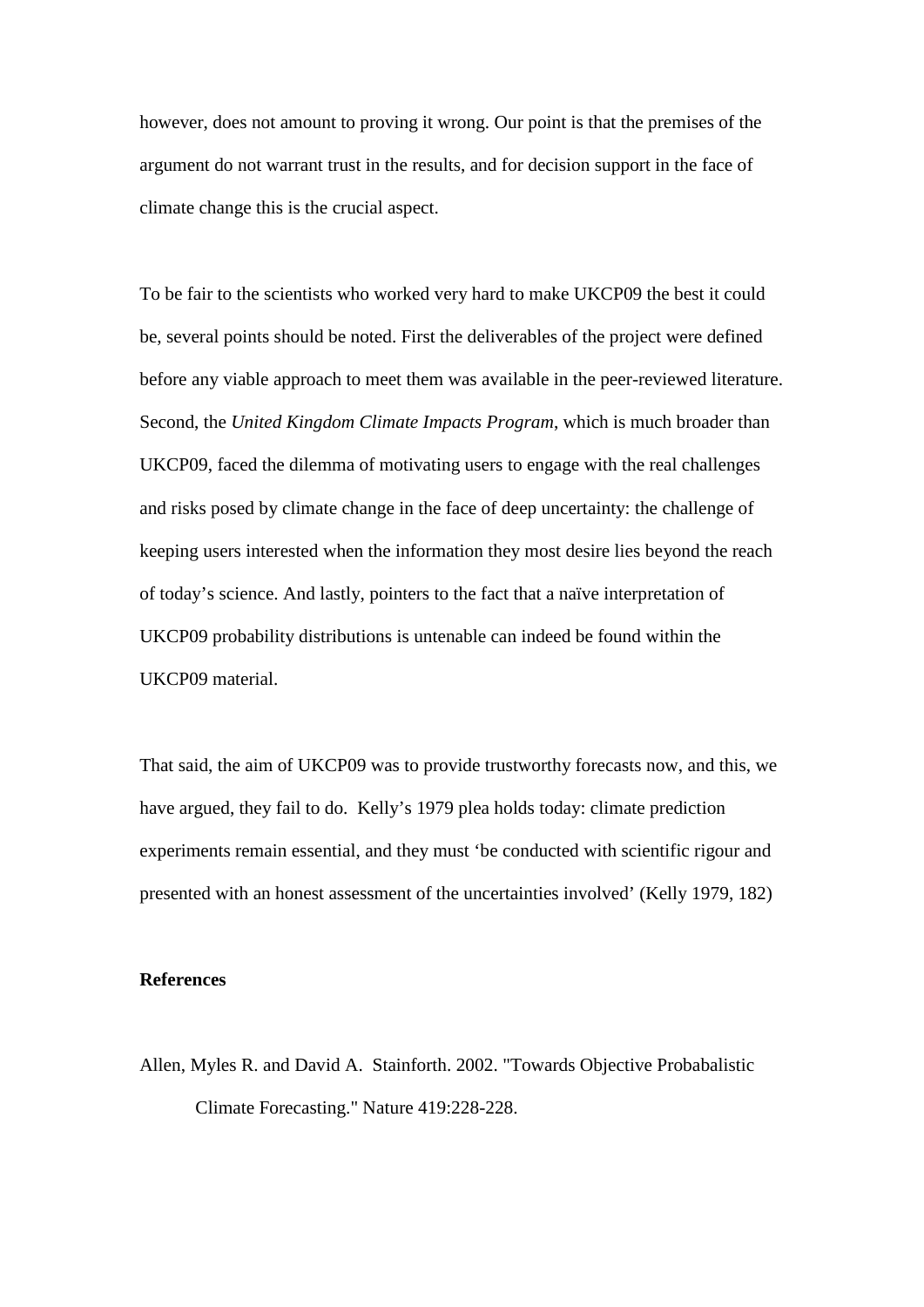<span id="page-22-5"></span>Frigg, Roman, Seamus Bradley, Hailiang Du and Leonard A. Smith. 2013. "The Adventures of Laplace's Demon and His Apprentices." Philosophy of Science forthcoming.

<span id="page-22-4"></span>Good, Irving J. 2009. Good Thinking. Mineola/NY: Dover Publications.

<span id="page-22-2"></span>Jenkins, Geoff, James Murphy, David Sexton, Jason Lowe and Phil Jones. 2009. UK Climate Projections. Briefing Report. DEFRA.

<span id="page-22-8"></span>Kelly, P. Mick. 1979. "Towards the prediction of climate." Endeavour 3 176-182.

- <span id="page-22-3"></span>Murphy, James , David Sexton, Geoff Jenkins, Penny Boorman, Ben Booth, Kate Brown, Robin Clark, Mat Collins, Glen Harris and Lizzie Kendon. 2010. UK Climate Projections Science Report: Climate Change Projections. Version 3, Updated December 2010. Met Office Hadley Centre.
- <span id="page-22-7"></span>Murphy, James M., Ben B. B. Booth, Mat Collins, Glen R. Harris, David M. H. Sexton and Mark J. Webb. 2007. "A Methodology for Probabilistic Predictions of Regional Climate Change for Perturbed Physics Ensembles." Philosophical Transactions of the Royal Society A 365:1993-2028.
- <span id="page-22-1"></span>Oreskes, Naomi. 2007. "The Scientific Consensus on Climate Change: How Do We Know We're Not Wrong?" In Climate Change: What It Means for Us, Our Children, and Our Grandchildren, ed. Joseph F. C. DiMento and Pamela Doughman, 65-99. Boston: MIT Press.
- <span id="page-22-0"></span>Oreskes, Naomi, David A. Stainforth and Leonard A. Smith. 2010. "Adaptation to Global Warming: Do Climate Models Tell Us What We Need to Know?" Philosophy of Science 77:1012-1028.
- <span id="page-22-6"></span>Parker, Wendy. 2011. "When Climate Models Agree: The Significance of Robust Model Predictions." Philosophy of Science 78:579-600.